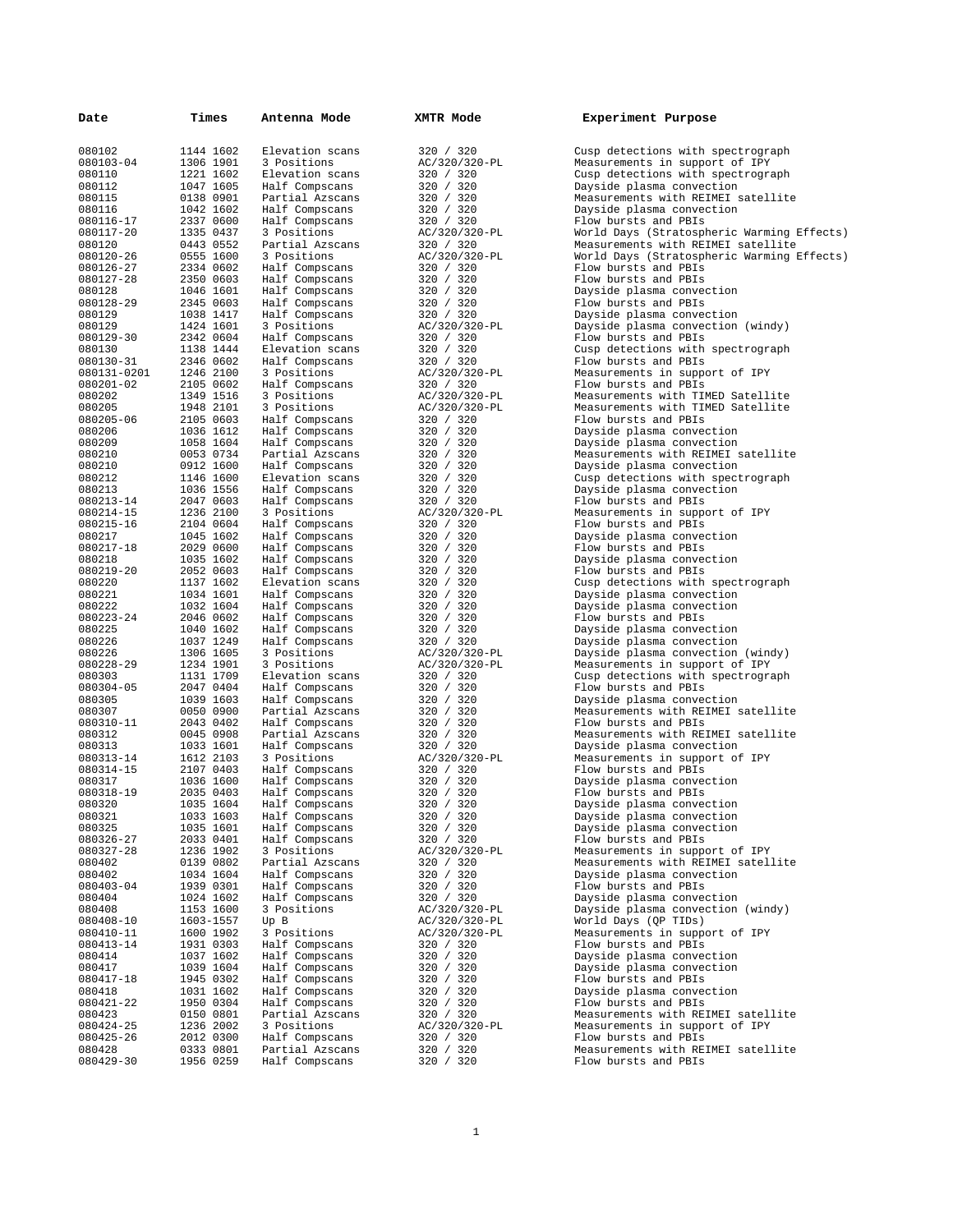| 080501<br>1038 1604<br>Half Compscans<br>320 / 320<br>Dayside plasma convection<br>080501<br>1954 2115<br>3 Positions<br>AC/320/320-PL<br>Measurements with TIMED Satellite<br>080501-02<br>2118 0401<br>Half Compscans<br>320 / 320<br>Flow bursts and PBIs<br>080503<br>1035 1600<br>Half Compscans<br>320 / 320<br>Dayside plasma convection<br>080503-04<br>1958 0359<br>Half Compscans<br>320 / 320<br>Flow bursts and PBIs<br>080505<br>1038 1604<br>320 / 320<br>Dayside plasma convection<br>Half Compscans<br>080505-06<br>2030 0400<br>Half Compscans<br>320 / 320<br>Flow bursts and PBIs<br>080507<br>1035 1604<br>Half Compscans<br>320 / 320<br>Dayside plasma convection<br>080507-08<br>2028 0402<br>Half Compscans<br>320 / 320<br>Flow bursts and PBIs<br>080508-09<br>1238 2102<br>3 Positions<br>AC/320/320-PL<br>Measurements in support of IPY<br>080509-10<br>2105 0404<br>Half Compscans<br>320 / 320<br>Flow bursts and PBIs<br>080511-12<br>2030 0402<br>Half Compscans<br>320 / 320<br>Flow bursts and PBIs<br>080513-14<br>2036 0402<br>Half Compscans<br>320 / 320<br>Flow bursts and PBIs<br>080517<br>1027 1600<br>320 / 320<br>Dayside plasma convection<br>Half Compscans<br>080519<br>1031 1604<br>320 / 320<br>Dayside plasma convection<br>Half Compscans<br>080522-23<br>1313 1901<br>3 Positions<br>AC/320/320-PL<br>Measurements in support of IPY<br>080525<br>1032 1601<br>320 / 320<br>Dayside plasma convection<br>Half Compscans<br>080526<br>1034 1601<br>320 / 320<br>Dayside plasma convection<br>Half Compscans<br>080603-05<br>1532 1608<br>AC/320/320-PL<br>World Days (QP TIDs)<br>Up B<br>0025 0601<br>320 / 320<br>Flow bursts and PBIs<br>080611<br>Half Compscans<br>080612<br>1036 1331<br>320 / 320<br>Dayside plasma convection<br>Half Compscans<br>080618<br>1046 1334<br>320 / 320<br>Dayside plasma convection<br>Half Compscans<br>080619<br>1044 1301<br>3 Positions<br>AC/320/320-PL<br>Measurements with TIMED Satellite<br>080619-20<br>1304 1905<br>3 Positions<br>AC/320/320-PL<br>Measurements in support of IPY<br>080621-22<br>2243 0600<br>Half Compscans<br>320 / 320<br>Flow bursts and PBIs<br>080623<br>1045 1651<br>Elevation scans<br>320 / 320<br>Cusp detections with spectrograph<br>080626-27<br>2235 0600<br>320 / 320<br>Half Compscans<br>Flow bursts and PBIs<br>080627<br>1104 1702<br>320 / 320<br>Elevation scans<br>Cusp detections with spectrograph<br>080702<br>1035 1237<br>Elevation scans<br>320 / 320<br>Cusp detections with spectrograph<br>080703<br>1042 1625<br>Elevation scans<br>320 / 320<br>Cusp detections with spectrograph<br>080706-07<br>2245 0505<br>Half Compscans<br>320 / 320<br>Flow bursts and PBIs<br>080707-08<br>2222 0305<br>2 Positions<br>0 / 13<br>Tropospheric turbulence<br>080708-13<br>1546 1607<br>3 Pos & Elscan<br>AC/320/320-PL<br>World Days (TEC Mapping)<br>080722-23<br>2235 0500<br>Half Compscans<br>320 / 320<br>Flow bursts and PBIs<br>080723-24<br>2242 0415<br>Half Compscans<br>320 / 320<br>Flow bursts and PBIs<br>080728-29<br>2256 0503<br>Half Compscans<br>320 / 320<br>Flow bursts and PBIs<br>080729<br>1056 1540<br>Elevation scans<br>320 / 320<br>Cusp detections with spectrograph<br>080731-0801<br>1239-1901<br>3 Positions<br>AC/320/320-PL<br>Measurements in support of IPY & S<br>080803<br>1038 1603<br>320 / 320<br>Dayside plasma convection<br>Half Compscans<br>080807-08<br>2038 0601<br>320 / 320<br>Flow bursts and PBIs<br>Half Compscans<br>080808<br>1048 1603<br>Half Compscans<br>320 / 320<br>Dayside plasma convection<br>080813-14<br>2043 0603<br>320 / 320<br>Flow bursts and PBIs<br>Half Compscans<br>080814-15<br>1237 1901<br>3 Positions<br>AC/320/320-PL<br>Measurements in support of IPY<br>080818-19<br>2040 0601<br>320 / 320<br>Flow bursts and PBIs<br>Half Compscans<br>080819<br>1040 1603<br>Half Compscans<br>320 / 320<br>Dayside plasma convection<br>080819-20<br>1718 1716<br>$50 - BC / 0$<br>Detection of D-region spectra<br>5 Positions<br>080822<br>1358 1506<br>5 Positions<br>$50 - BC / 0$<br>Detection of D-region spectra<br>$50 - BC / 0$<br>1655 1757<br>5 Positions<br>Detection of D-region spectra<br>080822<br>1047 1112<br>080827<br>Elevation scans<br>320 / 320<br>Receiver Test<br>080902<br>1142 1533<br>320 / 320<br>Dayside convection and solar wind<br>Composite scans<br>080902<br>1538 1830<br>Dayside convection and solar wind<br>3 Positions<br>AC/320/320-PL<br>080903-04<br>2147 0603<br>320 / 320<br>Flow bursts and PBIs<br>Half Compscans<br>080904<br>1034 1335<br>Half Compscans<br>320 / 320<br>Dayside plasma convection<br>080912<br>1547 1648<br>320 / 320<br>Various<br>Testing<br>1440 1634<br>Various<br>080914<br>320 / 320<br>Testing<br>080930-1002<br>1802 0805<br>AC/320/320-PL<br>World Days<br>3 Pos & Compscans<br>081009<br>1100 1702<br>Cusp detections with spectrograph<br>Elevation scans<br>320 / 320<br>081010<br>1915 1953<br>Vertical<br>320 / 320<br>Receiver PIN diode test<br>081010-11<br>2048 0601<br>Half Compscans<br>320 / 320<br>Flow bursts and PBIs<br>320 / 320<br>2037 0603<br>Half Compscans<br>Flow bursts and PBIs<br>081015-16<br>1237 1902<br>3 Positions<br>Measurements in support of IPY<br>081016-17<br>AC/320/320-PL<br>081020-21<br>2038 0603<br>Half Compscans<br>320 / 320<br>Flow bursts and PBIs<br>081021<br>1047 1900<br>Half Compscans<br>320 / 320<br>Dayside plasma convection<br>320 / 320<br>Dayside plasma convection<br>081022<br>1042 1900<br>Half Compscans<br>Dayside plasma convection<br>081026<br>1045 1902<br>Half Compscans<br>320 / 320<br>World Days (QP TIDs)<br>081028-30<br>1535 1601<br>Up B<br>AC/320/320-PL<br>Flow bursts and PBIs<br>081031-1101<br>2110 0602<br>Half Compscans<br>320 / 320<br>Measurements with TIMED Satellite<br>1335 1600<br>3 Positions<br>AC/320/320-PL<br>081104<br>081105-06<br>2053 0603<br>Half Compscans<br>Flow bursts and PBIs<br>320 / 320<br>320 / 320<br>081109<br>2223 2355<br>Vertical<br>System Test<br>081112<br>1409 1435<br>Up B<br>320 / 320<br>System Test<br>Up B<br>320 / 320<br>081112-13<br>2232 0025<br>System Test<br>3 Positions<br>1730 1900<br>Measurements in support of IPY<br>081113-14<br>AC/320/320-PL<br>Dayside plasma convection<br>081119<br>1043 1901<br>Half Compscans<br>320 / 320<br>081120<br>Elevation scans<br>320 / 320<br>Cusp detections with spectrograph<br>1205 1511<br>320 / 320<br>081121-22<br>2032 0605<br>Half Compscans<br>Flow bursts and PBIs<br>081122<br>1910 1930<br>Half Compscans<br>System Test<br>320 / 320<br>081123<br>1040 1958<br>Half Compscans<br>320 / 320<br>Dayside plasma convection<br>Flow bursts and PBIs<br>081123-24<br>2005 0410<br>Half Compscans<br>320 / 320 | Date | Times | Antenna Mode | XMTR Mode | Experiment Purpose |
|-----------------------------------------------------------------------------------------------------------------------------------------------------------------------------------------------------------------------------------------------------------------------------------------------------------------------------------------------------------------------------------------------------------------------------------------------------------------------------------------------------------------------------------------------------------------------------------------------------------------------------------------------------------------------------------------------------------------------------------------------------------------------------------------------------------------------------------------------------------------------------------------------------------------------------------------------------------------------------------------------------------------------------------------------------------------------------------------------------------------------------------------------------------------------------------------------------------------------------------------------------------------------------------------------------------------------------------------------------------------------------------------------------------------------------------------------------------------------------------------------------------------------------------------------------------------------------------------------------------------------------------------------------------------------------------------------------------------------------------------------------------------------------------------------------------------------------------------------------------------------------------------------------------------------------------------------------------------------------------------------------------------------------------------------------------------------------------------------------------------------------------------------------------------------------------------------------------------------------------------------------------------------------------------------------------------------------------------------------------------------------------------------------------------------------------------------------------------------------------------------------------------------------------------------------------------------------------------------------------------------------------------------------------------------------------------------------------------------------------------------------------------------------------------------------------------------------------------------------------------------------------------------------------------------------------------------------------------------------------------------------------------------------------------------------------------------------------------------------------------------------------------------------------------------------------------------------------------------------------------------------------------------------------------------------------------------------------------------------------------------------------------------------------------------------------------------------------------------------------------------------------------------------------------------------------------------------------------------------------------------------------------------------------------------------------------------------------------------------------------------------------------------------------------------------------------------------------------------------------------------------------------------------------------------------------------------------------------------------------------------------------------------------------------------------------------------------------------------------------------------------------------------------------------------------------------------------------------------------------------------------------------------------------------------------------------------------------------------------------------------------------------------------------------------------------------------------------------------------------------------------------------------------------------------------------------------------------------------------------------------------------------------------------------------------------------------------------------------------------------------------------------------------------------------------------------------------------------------------------------------------------------------------------------------------------------------------------------------------------------------------------------------------------------------------------------------------------------------------------------------------------------------------------------------------------------------------------------------------------------------------------------------------------------------------------------------------------------------------------------------------------------------------------------------------------------------------------------------------------------------------------------------------------------------------------------------------------------------------------------------------------------------------------------------------------------------------------------------------------------------------------------------------------------------------------------------------------------------------------------------------------------------------------------------------------------------------------------------------------------------------------------------------------------------------------------------------------------------------------------------------------------------------------------------------------------------------------------------------------------------------------------------------------------------------------------------------------------------------------------------------------------------------------------------------------------------------------------------------------------------------------------------------------------------------------------------------------------------------------------------------------------------------------------------------------------------------------------------------------------------------------------------------------------------------|------|-------|--------------|-----------|--------------------|
|                                                                                                                                                                                                                                                                                                                                                                                                                                                                                                                                                                                                                                                                                                                                                                                                                                                                                                                                                                                                                                                                                                                                                                                                                                                                                                                                                                                                                                                                                                                                                                                                                                                                                                                                                                                                                                                                                                                                                                                                                                                                                                                                                                                                                                                                                                                                                                                                                                                                                                                                                                                                                                                                                                                                                                                                                                                                                                                                                                                                                                                                                                                                                                                                                                                                                                                                                                                                                                                                                                                                                                                                                                                                                                                                                                                                                                                                                                                                                                                                                                                                                                                                                                                                                                                                                                                                                                                                                                                                                                                                                                                                                                                                                                                                                                                                                                                                                                                                                                                                                                                                                                                                                                                                                                                                                                                                                                                                                                                                                                                                                                                                                                                                                                                                                                                                                                                                                                                                                                                                                                                                                                                                                                                                                                                                                                                                                                                                                                                                                                                                                                                                                                                                                                                                                                                                     |      |       |              |           |                    |
|                                                                                                                                                                                                                                                                                                                                                                                                                                                                                                                                                                                                                                                                                                                                                                                                                                                                                                                                                                                                                                                                                                                                                                                                                                                                                                                                                                                                                                                                                                                                                                                                                                                                                                                                                                                                                                                                                                                                                                                                                                                                                                                                                                                                                                                                                                                                                                                                                                                                                                                                                                                                                                                                                                                                                                                                                                                                                                                                                                                                                                                                                                                                                                                                                                                                                                                                                                                                                                                                                                                                                                                                                                                                                                                                                                                                                                                                                                                                                                                                                                                                                                                                                                                                                                                                                                                                                                                                                                                                                                                                                                                                                                                                                                                                                                                                                                                                                                                                                                                                                                                                                                                                                                                                                                                                                                                                                                                                                                                                                                                                                                                                                                                                                                                                                                                                                                                                                                                                                                                                                                                                                                                                                                                                                                                                                                                                                                                                                                                                                                                                                                                                                                                                                                                                                                                                     |      |       |              |           |                    |
|                                                                                                                                                                                                                                                                                                                                                                                                                                                                                                                                                                                                                                                                                                                                                                                                                                                                                                                                                                                                                                                                                                                                                                                                                                                                                                                                                                                                                                                                                                                                                                                                                                                                                                                                                                                                                                                                                                                                                                                                                                                                                                                                                                                                                                                                                                                                                                                                                                                                                                                                                                                                                                                                                                                                                                                                                                                                                                                                                                                                                                                                                                                                                                                                                                                                                                                                                                                                                                                                                                                                                                                                                                                                                                                                                                                                                                                                                                                                                                                                                                                                                                                                                                                                                                                                                                                                                                                                                                                                                                                                                                                                                                                                                                                                                                                                                                                                                                                                                                                                                                                                                                                                                                                                                                                                                                                                                                                                                                                                                                                                                                                                                                                                                                                                                                                                                                                                                                                                                                                                                                                                                                                                                                                                                                                                                                                                                                                                                                                                                                                                                                                                                                                                                                                                                                                                     |      |       |              |           |                    |
|                                                                                                                                                                                                                                                                                                                                                                                                                                                                                                                                                                                                                                                                                                                                                                                                                                                                                                                                                                                                                                                                                                                                                                                                                                                                                                                                                                                                                                                                                                                                                                                                                                                                                                                                                                                                                                                                                                                                                                                                                                                                                                                                                                                                                                                                                                                                                                                                                                                                                                                                                                                                                                                                                                                                                                                                                                                                                                                                                                                                                                                                                                                                                                                                                                                                                                                                                                                                                                                                                                                                                                                                                                                                                                                                                                                                                                                                                                                                                                                                                                                                                                                                                                                                                                                                                                                                                                                                                                                                                                                                                                                                                                                                                                                                                                                                                                                                                                                                                                                                                                                                                                                                                                                                                                                                                                                                                                                                                                                                                                                                                                                                                                                                                                                                                                                                                                                                                                                                                                                                                                                                                                                                                                                                                                                                                                                                                                                                                                                                                                                                                                                                                                                                                                                                                                                                     |      |       |              |           |                    |
|                                                                                                                                                                                                                                                                                                                                                                                                                                                                                                                                                                                                                                                                                                                                                                                                                                                                                                                                                                                                                                                                                                                                                                                                                                                                                                                                                                                                                                                                                                                                                                                                                                                                                                                                                                                                                                                                                                                                                                                                                                                                                                                                                                                                                                                                                                                                                                                                                                                                                                                                                                                                                                                                                                                                                                                                                                                                                                                                                                                                                                                                                                                                                                                                                                                                                                                                                                                                                                                                                                                                                                                                                                                                                                                                                                                                                                                                                                                                                                                                                                                                                                                                                                                                                                                                                                                                                                                                                                                                                                                                                                                                                                                                                                                                                                                                                                                                                                                                                                                                                                                                                                                                                                                                                                                                                                                                                                                                                                                                                                                                                                                                                                                                                                                                                                                                                                                                                                                                                                                                                                                                                                                                                                                                                                                                                                                                                                                                                                                                                                                                                                                                                                                                                                                                                                                                     |      |       |              |           |                    |
|                                                                                                                                                                                                                                                                                                                                                                                                                                                                                                                                                                                                                                                                                                                                                                                                                                                                                                                                                                                                                                                                                                                                                                                                                                                                                                                                                                                                                                                                                                                                                                                                                                                                                                                                                                                                                                                                                                                                                                                                                                                                                                                                                                                                                                                                                                                                                                                                                                                                                                                                                                                                                                                                                                                                                                                                                                                                                                                                                                                                                                                                                                                                                                                                                                                                                                                                                                                                                                                                                                                                                                                                                                                                                                                                                                                                                                                                                                                                                                                                                                                                                                                                                                                                                                                                                                                                                                                                                                                                                                                                                                                                                                                                                                                                                                                                                                                                                                                                                                                                                                                                                                                                                                                                                                                                                                                                                                                                                                                                                                                                                                                                                                                                                                                                                                                                                                                                                                                                                                                                                                                                                                                                                                                                                                                                                                                                                                                                                                                                                                                                                                                                                                                                                                                                                                                                     |      |       |              |           |                    |
|                                                                                                                                                                                                                                                                                                                                                                                                                                                                                                                                                                                                                                                                                                                                                                                                                                                                                                                                                                                                                                                                                                                                                                                                                                                                                                                                                                                                                                                                                                                                                                                                                                                                                                                                                                                                                                                                                                                                                                                                                                                                                                                                                                                                                                                                                                                                                                                                                                                                                                                                                                                                                                                                                                                                                                                                                                                                                                                                                                                                                                                                                                                                                                                                                                                                                                                                                                                                                                                                                                                                                                                                                                                                                                                                                                                                                                                                                                                                                                                                                                                                                                                                                                                                                                                                                                                                                                                                                                                                                                                                                                                                                                                                                                                                                                                                                                                                                                                                                                                                                                                                                                                                                                                                                                                                                                                                                                                                                                                                                                                                                                                                                                                                                                                                                                                                                                                                                                                                                                                                                                                                                                                                                                                                                                                                                                                                                                                                                                                                                                                                                                                                                                                                                                                                                                                                     |      |       |              |           |                    |
|                                                                                                                                                                                                                                                                                                                                                                                                                                                                                                                                                                                                                                                                                                                                                                                                                                                                                                                                                                                                                                                                                                                                                                                                                                                                                                                                                                                                                                                                                                                                                                                                                                                                                                                                                                                                                                                                                                                                                                                                                                                                                                                                                                                                                                                                                                                                                                                                                                                                                                                                                                                                                                                                                                                                                                                                                                                                                                                                                                                                                                                                                                                                                                                                                                                                                                                                                                                                                                                                                                                                                                                                                                                                                                                                                                                                                                                                                                                                                                                                                                                                                                                                                                                                                                                                                                                                                                                                                                                                                                                                                                                                                                                                                                                                                                                                                                                                                                                                                                                                                                                                                                                                                                                                                                                                                                                                                                                                                                                                                                                                                                                                                                                                                                                                                                                                                                                                                                                                                                                                                                                                                                                                                                                                                                                                                                                                                                                                                                                                                                                                                                                                                                                                                                                                                                                                     |      |       |              |           |                    |
|                                                                                                                                                                                                                                                                                                                                                                                                                                                                                                                                                                                                                                                                                                                                                                                                                                                                                                                                                                                                                                                                                                                                                                                                                                                                                                                                                                                                                                                                                                                                                                                                                                                                                                                                                                                                                                                                                                                                                                                                                                                                                                                                                                                                                                                                                                                                                                                                                                                                                                                                                                                                                                                                                                                                                                                                                                                                                                                                                                                                                                                                                                                                                                                                                                                                                                                                                                                                                                                                                                                                                                                                                                                                                                                                                                                                                                                                                                                                                                                                                                                                                                                                                                                                                                                                                                                                                                                                                                                                                                                                                                                                                                                                                                                                                                                                                                                                                                                                                                                                                                                                                                                                                                                                                                                                                                                                                                                                                                                                                                                                                                                                                                                                                                                                                                                                                                                                                                                                                                                                                                                                                                                                                                                                                                                                                                                                                                                                                                                                                                                                                                                                                                                                                                                                                                                                     |      |       |              |           |                    |
|                                                                                                                                                                                                                                                                                                                                                                                                                                                                                                                                                                                                                                                                                                                                                                                                                                                                                                                                                                                                                                                                                                                                                                                                                                                                                                                                                                                                                                                                                                                                                                                                                                                                                                                                                                                                                                                                                                                                                                                                                                                                                                                                                                                                                                                                                                                                                                                                                                                                                                                                                                                                                                                                                                                                                                                                                                                                                                                                                                                                                                                                                                                                                                                                                                                                                                                                                                                                                                                                                                                                                                                                                                                                                                                                                                                                                                                                                                                                                                                                                                                                                                                                                                                                                                                                                                                                                                                                                                                                                                                                                                                                                                                                                                                                                                                                                                                                                                                                                                                                                                                                                                                                                                                                                                                                                                                                                                                                                                                                                                                                                                                                                                                                                                                                                                                                                                                                                                                                                                                                                                                                                                                                                                                                                                                                                                                                                                                                                                                                                                                                                                                                                                                                                                                                                                                                     |      |       |              |           |                    |
|                                                                                                                                                                                                                                                                                                                                                                                                                                                                                                                                                                                                                                                                                                                                                                                                                                                                                                                                                                                                                                                                                                                                                                                                                                                                                                                                                                                                                                                                                                                                                                                                                                                                                                                                                                                                                                                                                                                                                                                                                                                                                                                                                                                                                                                                                                                                                                                                                                                                                                                                                                                                                                                                                                                                                                                                                                                                                                                                                                                                                                                                                                                                                                                                                                                                                                                                                                                                                                                                                                                                                                                                                                                                                                                                                                                                                                                                                                                                                                                                                                                                                                                                                                                                                                                                                                                                                                                                                                                                                                                                                                                                                                                                                                                                                                                                                                                                                                                                                                                                                                                                                                                                                                                                                                                                                                                                                                                                                                                                                                                                                                                                                                                                                                                                                                                                                                                                                                                                                                                                                                                                                                                                                                                                                                                                                                                                                                                                                                                                                                                                                                                                                                                                                                                                                                                                     |      |       |              |           |                    |
|                                                                                                                                                                                                                                                                                                                                                                                                                                                                                                                                                                                                                                                                                                                                                                                                                                                                                                                                                                                                                                                                                                                                                                                                                                                                                                                                                                                                                                                                                                                                                                                                                                                                                                                                                                                                                                                                                                                                                                                                                                                                                                                                                                                                                                                                                                                                                                                                                                                                                                                                                                                                                                                                                                                                                                                                                                                                                                                                                                                                                                                                                                                                                                                                                                                                                                                                                                                                                                                                                                                                                                                                                                                                                                                                                                                                                                                                                                                                                                                                                                                                                                                                                                                                                                                                                                                                                                                                                                                                                                                                                                                                                                                                                                                                                                                                                                                                                                                                                                                                                                                                                                                                                                                                                                                                                                                                                                                                                                                                                                                                                                                                                                                                                                                                                                                                                                                                                                                                                                                                                                                                                                                                                                                                                                                                                                                                                                                                                                                                                                                                                                                                                                                                                                                                                                                                     |      |       |              |           |                    |
|                                                                                                                                                                                                                                                                                                                                                                                                                                                                                                                                                                                                                                                                                                                                                                                                                                                                                                                                                                                                                                                                                                                                                                                                                                                                                                                                                                                                                                                                                                                                                                                                                                                                                                                                                                                                                                                                                                                                                                                                                                                                                                                                                                                                                                                                                                                                                                                                                                                                                                                                                                                                                                                                                                                                                                                                                                                                                                                                                                                                                                                                                                                                                                                                                                                                                                                                                                                                                                                                                                                                                                                                                                                                                                                                                                                                                                                                                                                                                                                                                                                                                                                                                                                                                                                                                                                                                                                                                                                                                                                                                                                                                                                                                                                                                                                                                                                                                                                                                                                                                                                                                                                                                                                                                                                                                                                                                                                                                                                                                                                                                                                                                                                                                                                                                                                                                                                                                                                                                                                                                                                                                                                                                                                                                                                                                                                                                                                                                                                                                                                                                                                                                                                                                                                                                                                                     |      |       |              |           |                    |
|                                                                                                                                                                                                                                                                                                                                                                                                                                                                                                                                                                                                                                                                                                                                                                                                                                                                                                                                                                                                                                                                                                                                                                                                                                                                                                                                                                                                                                                                                                                                                                                                                                                                                                                                                                                                                                                                                                                                                                                                                                                                                                                                                                                                                                                                                                                                                                                                                                                                                                                                                                                                                                                                                                                                                                                                                                                                                                                                                                                                                                                                                                                                                                                                                                                                                                                                                                                                                                                                                                                                                                                                                                                                                                                                                                                                                                                                                                                                                                                                                                                                                                                                                                                                                                                                                                                                                                                                                                                                                                                                                                                                                                                                                                                                                                                                                                                                                                                                                                                                                                                                                                                                                                                                                                                                                                                                                                                                                                                                                                                                                                                                                                                                                                                                                                                                                                                                                                                                                                                                                                                                                                                                                                                                                                                                                                                                                                                                                                                                                                                                                                                                                                                                                                                                                                                                     |      |       |              |           |                    |
|                                                                                                                                                                                                                                                                                                                                                                                                                                                                                                                                                                                                                                                                                                                                                                                                                                                                                                                                                                                                                                                                                                                                                                                                                                                                                                                                                                                                                                                                                                                                                                                                                                                                                                                                                                                                                                                                                                                                                                                                                                                                                                                                                                                                                                                                                                                                                                                                                                                                                                                                                                                                                                                                                                                                                                                                                                                                                                                                                                                                                                                                                                                                                                                                                                                                                                                                                                                                                                                                                                                                                                                                                                                                                                                                                                                                                                                                                                                                                                                                                                                                                                                                                                                                                                                                                                                                                                                                                                                                                                                                                                                                                                                                                                                                                                                                                                                                                                                                                                                                                                                                                                                                                                                                                                                                                                                                                                                                                                                                                                                                                                                                                                                                                                                                                                                                                                                                                                                                                                                                                                                                                                                                                                                                                                                                                                                                                                                                                                                                                                                                                                                                                                                                                                                                                                                                     |      |       |              |           |                    |
|                                                                                                                                                                                                                                                                                                                                                                                                                                                                                                                                                                                                                                                                                                                                                                                                                                                                                                                                                                                                                                                                                                                                                                                                                                                                                                                                                                                                                                                                                                                                                                                                                                                                                                                                                                                                                                                                                                                                                                                                                                                                                                                                                                                                                                                                                                                                                                                                                                                                                                                                                                                                                                                                                                                                                                                                                                                                                                                                                                                                                                                                                                                                                                                                                                                                                                                                                                                                                                                                                                                                                                                                                                                                                                                                                                                                                                                                                                                                                                                                                                                                                                                                                                                                                                                                                                                                                                                                                                                                                                                                                                                                                                                                                                                                                                                                                                                                                                                                                                                                                                                                                                                                                                                                                                                                                                                                                                                                                                                                                                                                                                                                                                                                                                                                                                                                                                                                                                                                                                                                                                                                                                                                                                                                                                                                                                                                                                                                                                                                                                                                                                                                                                                                                                                                                                                                     |      |       |              |           |                    |
|                                                                                                                                                                                                                                                                                                                                                                                                                                                                                                                                                                                                                                                                                                                                                                                                                                                                                                                                                                                                                                                                                                                                                                                                                                                                                                                                                                                                                                                                                                                                                                                                                                                                                                                                                                                                                                                                                                                                                                                                                                                                                                                                                                                                                                                                                                                                                                                                                                                                                                                                                                                                                                                                                                                                                                                                                                                                                                                                                                                                                                                                                                                                                                                                                                                                                                                                                                                                                                                                                                                                                                                                                                                                                                                                                                                                                                                                                                                                                                                                                                                                                                                                                                                                                                                                                                                                                                                                                                                                                                                                                                                                                                                                                                                                                                                                                                                                                                                                                                                                                                                                                                                                                                                                                                                                                                                                                                                                                                                                                                                                                                                                                                                                                                                                                                                                                                                                                                                                                                                                                                                                                                                                                                                                                                                                                                                                                                                                                                                                                                                                                                                                                                                                                                                                                                                                     |      |       |              |           |                    |
|                                                                                                                                                                                                                                                                                                                                                                                                                                                                                                                                                                                                                                                                                                                                                                                                                                                                                                                                                                                                                                                                                                                                                                                                                                                                                                                                                                                                                                                                                                                                                                                                                                                                                                                                                                                                                                                                                                                                                                                                                                                                                                                                                                                                                                                                                                                                                                                                                                                                                                                                                                                                                                                                                                                                                                                                                                                                                                                                                                                                                                                                                                                                                                                                                                                                                                                                                                                                                                                                                                                                                                                                                                                                                                                                                                                                                                                                                                                                                                                                                                                                                                                                                                                                                                                                                                                                                                                                                                                                                                                                                                                                                                                                                                                                                                                                                                                                                                                                                                                                                                                                                                                                                                                                                                                                                                                                                                                                                                                                                                                                                                                                                                                                                                                                                                                                                                                                                                                                                                                                                                                                                                                                                                                                                                                                                                                                                                                                                                                                                                                                                                                                                                                                                                                                                                                                     |      |       |              |           |                    |
|                                                                                                                                                                                                                                                                                                                                                                                                                                                                                                                                                                                                                                                                                                                                                                                                                                                                                                                                                                                                                                                                                                                                                                                                                                                                                                                                                                                                                                                                                                                                                                                                                                                                                                                                                                                                                                                                                                                                                                                                                                                                                                                                                                                                                                                                                                                                                                                                                                                                                                                                                                                                                                                                                                                                                                                                                                                                                                                                                                                                                                                                                                                                                                                                                                                                                                                                                                                                                                                                                                                                                                                                                                                                                                                                                                                                                                                                                                                                                                                                                                                                                                                                                                                                                                                                                                                                                                                                                                                                                                                                                                                                                                                                                                                                                                                                                                                                                                                                                                                                                                                                                                                                                                                                                                                                                                                                                                                                                                                                                                                                                                                                                                                                                                                                                                                                                                                                                                                                                                                                                                                                                                                                                                                                                                                                                                                                                                                                                                                                                                                                                                                                                                                                                                                                                                                                     |      |       |              |           |                    |
|                                                                                                                                                                                                                                                                                                                                                                                                                                                                                                                                                                                                                                                                                                                                                                                                                                                                                                                                                                                                                                                                                                                                                                                                                                                                                                                                                                                                                                                                                                                                                                                                                                                                                                                                                                                                                                                                                                                                                                                                                                                                                                                                                                                                                                                                                                                                                                                                                                                                                                                                                                                                                                                                                                                                                                                                                                                                                                                                                                                                                                                                                                                                                                                                                                                                                                                                                                                                                                                                                                                                                                                                                                                                                                                                                                                                                                                                                                                                                                                                                                                                                                                                                                                                                                                                                                                                                                                                                                                                                                                                                                                                                                                                                                                                                                                                                                                                                                                                                                                                                                                                                                                                                                                                                                                                                                                                                                                                                                                                                                                                                                                                                                                                                                                                                                                                                                                                                                                                                                                                                                                                                                                                                                                                                                                                                                                                                                                                                                                                                                                                                                                                                                                                                                                                                                                                     |      |       |              |           |                    |
|                                                                                                                                                                                                                                                                                                                                                                                                                                                                                                                                                                                                                                                                                                                                                                                                                                                                                                                                                                                                                                                                                                                                                                                                                                                                                                                                                                                                                                                                                                                                                                                                                                                                                                                                                                                                                                                                                                                                                                                                                                                                                                                                                                                                                                                                                                                                                                                                                                                                                                                                                                                                                                                                                                                                                                                                                                                                                                                                                                                                                                                                                                                                                                                                                                                                                                                                                                                                                                                                                                                                                                                                                                                                                                                                                                                                                                                                                                                                                                                                                                                                                                                                                                                                                                                                                                                                                                                                                                                                                                                                                                                                                                                                                                                                                                                                                                                                                                                                                                                                                                                                                                                                                                                                                                                                                                                                                                                                                                                                                                                                                                                                                                                                                                                                                                                                                                                                                                                                                                                                                                                                                                                                                                                                                                                                                                                                                                                                                                                                                                                                                                                                                                                                                                                                                                                                     |      |       |              |           |                    |
|                                                                                                                                                                                                                                                                                                                                                                                                                                                                                                                                                                                                                                                                                                                                                                                                                                                                                                                                                                                                                                                                                                                                                                                                                                                                                                                                                                                                                                                                                                                                                                                                                                                                                                                                                                                                                                                                                                                                                                                                                                                                                                                                                                                                                                                                                                                                                                                                                                                                                                                                                                                                                                                                                                                                                                                                                                                                                                                                                                                                                                                                                                                                                                                                                                                                                                                                                                                                                                                                                                                                                                                                                                                                                                                                                                                                                                                                                                                                                                                                                                                                                                                                                                                                                                                                                                                                                                                                                                                                                                                                                                                                                                                                                                                                                                                                                                                                                                                                                                                                                                                                                                                                                                                                                                                                                                                                                                                                                                                                                                                                                                                                                                                                                                                                                                                                                                                                                                                                                                                                                                                                                                                                                                                                                                                                                                                                                                                                                                                                                                                                                                                                                                                                                                                                                                                                     |      |       |              |           |                    |
|                                                                                                                                                                                                                                                                                                                                                                                                                                                                                                                                                                                                                                                                                                                                                                                                                                                                                                                                                                                                                                                                                                                                                                                                                                                                                                                                                                                                                                                                                                                                                                                                                                                                                                                                                                                                                                                                                                                                                                                                                                                                                                                                                                                                                                                                                                                                                                                                                                                                                                                                                                                                                                                                                                                                                                                                                                                                                                                                                                                                                                                                                                                                                                                                                                                                                                                                                                                                                                                                                                                                                                                                                                                                                                                                                                                                                                                                                                                                                                                                                                                                                                                                                                                                                                                                                                                                                                                                                                                                                                                                                                                                                                                                                                                                                                                                                                                                                                                                                                                                                                                                                                                                                                                                                                                                                                                                                                                                                                                                                                                                                                                                                                                                                                                                                                                                                                                                                                                                                                                                                                                                                                                                                                                                                                                                                                                                                                                                                                                                                                                                                                                                                                                                                                                                                                                                     |      |       |              |           |                    |
|                                                                                                                                                                                                                                                                                                                                                                                                                                                                                                                                                                                                                                                                                                                                                                                                                                                                                                                                                                                                                                                                                                                                                                                                                                                                                                                                                                                                                                                                                                                                                                                                                                                                                                                                                                                                                                                                                                                                                                                                                                                                                                                                                                                                                                                                                                                                                                                                                                                                                                                                                                                                                                                                                                                                                                                                                                                                                                                                                                                                                                                                                                                                                                                                                                                                                                                                                                                                                                                                                                                                                                                                                                                                                                                                                                                                                                                                                                                                                                                                                                                                                                                                                                                                                                                                                                                                                                                                                                                                                                                                                                                                                                                                                                                                                                                                                                                                                                                                                                                                                                                                                                                                                                                                                                                                                                                                                                                                                                                                                                                                                                                                                                                                                                                                                                                                                                                                                                                                                                                                                                                                                                                                                                                                                                                                                                                                                                                                                                                                                                                                                                                                                                                                                                                                                                                                     |      |       |              |           |                    |
|                                                                                                                                                                                                                                                                                                                                                                                                                                                                                                                                                                                                                                                                                                                                                                                                                                                                                                                                                                                                                                                                                                                                                                                                                                                                                                                                                                                                                                                                                                                                                                                                                                                                                                                                                                                                                                                                                                                                                                                                                                                                                                                                                                                                                                                                                                                                                                                                                                                                                                                                                                                                                                                                                                                                                                                                                                                                                                                                                                                                                                                                                                                                                                                                                                                                                                                                                                                                                                                                                                                                                                                                                                                                                                                                                                                                                                                                                                                                                                                                                                                                                                                                                                                                                                                                                                                                                                                                                                                                                                                                                                                                                                                                                                                                                                                                                                                                                                                                                                                                                                                                                                                                                                                                                                                                                                                                                                                                                                                                                                                                                                                                                                                                                                                                                                                                                                                                                                                                                                                                                                                                                                                                                                                                                                                                                                                                                                                                                                                                                                                                                                                                                                                                                                                                                                                                     |      |       |              |           |                    |
|                                                                                                                                                                                                                                                                                                                                                                                                                                                                                                                                                                                                                                                                                                                                                                                                                                                                                                                                                                                                                                                                                                                                                                                                                                                                                                                                                                                                                                                                                                                                                                                                                                                                                                                                                                                                                                                                                                                                                                                                                                                                                                                                                                                                                                                                                                                                                                                                                                                                                                                                                                                                                                                                                                                                                                                                                                                                                                                                                                                                                                                                                                                                                                                                                                                                                                                                                                                                                                                                                                                                                                                                                                                                                                                                                                                                                                                                                                                                                                                                                                                                                                                                                                                                                                                                                                                                                                                                                                                                                                                                                                                                                                                                                                                                                                                                                                                                                                                                                                                                                                                                                                                                                                                                                                                                                                                                                                                                                                                                                                                                                                                                                                                                                                                                                                                                                                                                                                                                                                                                                                                                                                                                                                                                                                                                                                                                                                                                                                                                                                                                                                                                                                                                                                                                                                                                     |      |       |              |           |                    |
|                                                                                                                                                                                                                                                                                                                                                                                                                                                                                                                                                                                                                                                                                                                                                                                                                                                                                                                                                                                                                                                                                                                                                                                                                                                                                                                                                                                                                                                                                                                                                                                                                                                                                                                                                                                                                                                                                                                                                                                                                                                                                                                                                                                                                                                                                                                                                                                                                                                                                                                                                                                                                                                                                                                                                                                                                                                                                                                                                                                                                                                                                                                                                                                                                                                                                                                                                                                                                                                                                                                                                                                                                                                                                                                                                                                                                                                                                                                                                                                                                                                                                                                                                                                                                                                                                                                                                                                                                                                                                                                                                                                                                                                                                                                                                                                                                                                                                                                                                                                                                                                                                                                                                                                                                                                                                                                                                                                                                                                                                                                                                                                                                                                                                                                                                                                                                                                                                                                                                                                                                                                                                                                                                                                                                                                                                                                                                                                                                                                                                                                                                                                                                                                                                                                                                                                                     |      |       |              |           |                    |
|                                                                                                                                                                                                                                                                                                                                                                                                                                                                                                                                                                                                                                                                                                                                                                                                                                                                                                                                                                                                                                                                                                                                                                                                                                                                                                                                                                                                                                                                                                                                                                                                                                                                                                                                                                                                                                                                                                                                                                                                                                                                                                                                                                                                                                                                                                                                                                                                                                                                                                                                                                                                                                                                                                                                                                                                                                                                                                                                                                                                                                                                                                                                                                                                                                                                                                                                                                                                                                                                                                                                                                                                                                                                                                                                                                                                                                                                                                                                                                                                                                                                                                                                                                                                                                                                                                                                                                                                                                                                                                                                                                                                                                                                                                                                                                                                                                                                                                                                                                                                                                                                                                                                                                                                                                                                                                                                                                                                                                                                                                                                                                                                                                                                                                                                                                                                                                                                                                                                                                                                                                                                                                                                                                                                                                                                                                                                                                                                                                                                                                                                                                                                                                                                                                                                                                                                     |      |       |              |           |                    |
|                                                                                                                                                                                                                                                                                                                                                                                                                                                                                                                                                                                                                                                                                                                                                                                                                                                                                                                                                                                                                                                                                                                                                                                                                                                                                                                                                                                                                                                                                                                                                                                                                                                                                                                                                                                                                                                                                                                                                                                                                                                                                                                                                                                                                                                                                                                                                                                                                                                                                                                                                                                                                                                                                                                                                                                                                                                                                                                                                                                                                                                                                                                                                                                                                                                                                                                                                                                                                                                                                                                                                                                                                                                                                                                                                                                                                                                                                                                                                                                                                                                                                                                                                                                                                                                                                                                                                                                                                                                                                                                                                                                                                                                                                                                                                                                                                                                                                                                                                                                                                                                                                                                                                                                                                                                                                                                                                                                                                                                                                                                                                                                                                                                                                                                                                                                                                                                                                                                                                                                                                                                                                                                                                                                                                                                                                                                                                                                                                                                                                                                                                                                                                                                                                                                                                                                                     |      |       |              |           |                    |
|                                                                                                                                                                                                                                                                                                                                                                                                                                                                                                                                                                                                                                                                                                                                                                                                                                                                                                                                                                                                                                                                                                                                                                                                                                                                                                                                                                                                                                                                                                                                                                                                                                                                                                                                                                                                                                                                                                                                                                                                                                                                                                                                                                                                                                                                                                                                                                                                                                                                                                                                                                                                                                                                                                                                                                                                                                                                                                                                                                                                                                                                                                                                                                                                                                                                                                                                                                                                                                                                                                                                                                                                                                                                                                                                                                                                                                                                                                                                                                                                                                                                                                                                                                                                                                                                                                                                                                                                                                                                                                                                                                                                                                                                                                                                                                                                                                                                                                                                                                                                                                                                                                                                                                                                                                                                                                                                                                                                                                                                                                                                                                                                                                                                                                                                                                                                                                                                                                                                                                                                                                                                                                                                                                                                                                                                                                                                                                                                                                                                                                                                                                                                                                                                                                                                                                                                     |      |       |              |           |                    |
|                                                                                                                                                                                                                                                                                                                                                                                                                                                                                                                                                                                                                                                                                                                                                                                                                                                                                                                                                                                                                                                                                                                                                                                                                                                                                                                                                                                                                                                                                                                                                                                                                                                                                                                                                                                                                                                                                                                                                                                                                                                                                                                                                                                                                                                                                                                                                                                                                                                                                                                                                                                                                                                                                                                                                                                                                                                                                                                                                                                                                                                                                                                                                                                                                                                                                                                                                                                                                                                                                                                                                                                                                                                                                                                                                                                                                                                                                                                                                                                                                                                                                                                                                                                                                                                                                                                                                                                                                                                                                                                                                                                                                                                                                                                                                                                                                                                                                                                                                                                                                                                                                                                                                                                                                                                                                                                                                                                                                                                                                                                                                                                                                                                                                                                                                                                                                                                                                                                                                                                                                                                                                                                                                                                                                                                                                                                                                                                                                                                                                                                                                                                                                                                                                                                                                                                                     |      |       |              |           |                    |
|                                                                                                                                                                                                                                                                                                                                                                                                                                                                                                                                                                                                                                                                                                                                                                                                                                                                                                                                                                                                                                                                                                                                                                                                                                                                                                                                                                                                                                                                                                                                                                                                                                                                                                                                                                                                                                                                                                                                                                                                                                                                                                                                                                                                                                                                                                                                                                                                                                                                                                                                                                                                                                                                                                                                                                                                                                                                                                                                                                                                                                                                                                                                                                                                                                                                                                                                                                                                                                                                                                                                                                                                                                                                                                                                                                                                                                                                                                                                                                                                                                                                                                                                                                                                                                                                                                                                                                                                                                                                                                                                                                                                                                                                                                                                                                                                                                                                                                                                                                                                                                                                                                                                                                                                                                                                                                                                                                                                                                                                                                                                                                                                                                                                                                                                                                                                                                                                                                                                                                                                                                                                                                                                                                                                                                                                                                                                                                                                                                                                                                                                                                                                                                                                                                                                                                                                     |      |       |              |           |                    |
|                                                                                                                                                                                                                                                                                                                                                                                                                                                                                                                                                                                                                                                                                                                                                                                                                                                                                                                                                                                                                                                                                                                                                                                                                                                                                                                                                                                                                                                                                                                                                                                                                                                                                                                                                                                                                                                                                                                                                                                                                                                                                                                                                                                                                                                                                                                                                                                                                                                                                                                                                                                                                                                                                                                                                                                                                                                                                                                                                                                                                                                                                                                                                                                                                                                                                                                                                                                                                                                                                                                                                                                                                                                                                                                                                                                                                                                                                                                                                                                                                                                                                                                                                                                                                                                                                                                                                                                                                                                                                                                                                                                                                                                                                                                                                                                                                                                                                                                                                                                                                                                                                                                                                                                                                                                                                                                                                                                                                                                                                                                                                                                                                                                                                                                                                                                                                                                                                                                                                                                                                                                                                                                                                                                                                                                                                                                                                                                                                                                                                                                                                                                                                                                                                                                                                                                                     |      |       |              |           |                    |
|                                                                                                                                                                                                                                                                                                                                                                                                                                                                                                                                                                                                                                                                                                                                                                                                                                                                                                                                                                                                                                                                                                                                                                                                                                                                                                                                                                                                                                                                                                                                                                                                                                                                                                                                                                                                                                                                                                                                                                                                                                                                                                                                                                                                                                                                                                                                                                                                                                                                                                                                                                                                                                                                                                                                                                                                                                                                                                                                                                                                                                                                                                                                                                                                                                                                                                                                                                                                                                                                                                                                                                                                                                                                                                                                                                                                                                                                                                                                                                                                                                                                                                                                                                                                                                                                                                                                                                                                                                                                                                                                                                                                                                                                                                                                                                                                                                                                                                                                                                                                                                                                                                                                                                                                                                                                                                                                                                                                                                                                                                                                                                                                                                                                                                                                                                                                                                                                                                                                                                                                                                                                                                                                                                                                                                                                                                                                                                                                                                                                                                                                                                                                                                                                                                                                                                                                     |      |       |              |           |                    |
|                                                                                                                                                                                                                                                                                                                                                                                                                                                                                                                                                                                                                                                                                                                                                                                                                                                                                                                                                                                                                                                                                                                                                                                                                                                                                                                                                                                                                                                                                                                                                                                                                                                                                                                                                                                                                                                                                                                                                                                                                                                                                                                                                                                                                                                                                                                                                                                                                                                                                                                                                                                                                                                                                                                                                                                                                                                                                                                                                                                                                                                                                                                                                                                                                                                                                                                                                                                                                                                                                                                                                                                                                                                                                                                                                                                                                                                                                                                                                                                                                                                                                                                                                                                                                                                                                                                                                                                                                                                                                                                                                                                                                                                                                                                                                                                                                                                                                                                                                                                                                                                                                                                                                                                                                                                                                                                                                                                                                                                                                                                                                                                                                                                                                                                                                                                                                                                                                                                                                                                                                                                                                                                                                                                                                                                                                                                                                                                                                                                                                                                                                                                                                                                                                                                                                                                                     |      |       |              |           |                    |
|                                                                                                                                                                                                                                                                                                                                                                                                                                                                                                                                                                                                                                                                                                                                                                                                                                                                                                                                                                                                                                                                                                                                                                                                                                                                                                                                                                                                                                                                                                                                                                                                                                                                                                                                                                                                                                                                                                                                                                                                                                                                                                                                                                                                                                                                                                                                                                                                                                                                                                                                                                                                                                                                                                                                                                                                                                                                                                                                                                                                                                                                                                                                                                                                                                                                                                                                                                                                                                                                                                                                                                                                                                                                                                                                                                                                                                                                                                                                                                                                                                                                                                                                                                                                                                                                                                                                                                                                                                                                                                                                                                                                                                                                                                                                                                                                                                                                                                                                                                                                                                                                                                                                                                                                                                                                                                                                                                                                                                                                                                                                                                                                                                                                                                                                                                                                                                                                                                                                                                                                                                                                                                                                                                                                                                                                                                                                                                                                                                                                                                                                                                                                                                                                                                                                                                                                     |      |       |              |           |                    |
|                                                                                                                                                                                                                                                                                                                                                                                                                                                                                                                                                                                                                                                                                                                                                                                                                                                                                                                                                                                                                                                                                                                                                                                                                                                                                                                                                                                                                                                                                                                                                                                                                                                                                                                                                                                                                                                                                                                                                                                                                                                                                                                                                                                                                                                                                                                                                                                                                                                                                                                                                                                                                                                                                                                                                                                                                                                                                                                                                                                                                                                                                                                                                                                                                                                                                                                                                                                                                                                                                                                                                                                                                                                                                                                                                                                                                                                                                                                                                                                                                                                                                                                                                                                                                                                                                                                                                                                                                                                                                                                                                                                                                                                                                                                                                                                                                                                                                                                                                                                                                                                                                                                                                                                                                                                                                                                                                                                                                                                                                                                                                                                                                                                                                                                                                                                                                                                                                                                                                                                                                                                                                                                                                                                                                                                                                                                                                                                                                                                                                                                                                                                                                                                                                                                                                                                                     |      |       |              |           |                    |
|                                                                                                                                                                                                                                                                                                                                                                                                                                                                                                                                                                                                                                                                                                                                                                                                                                                                                                                                                                                                                                                                                                                                                                                                                                                                                                                                                                                                                                                                                                                                                                                                                                                                                                                                                                                                                                                                                                                                                                                                                                                                                                                                                                                                                                                                                                                                                                                                                                                                                                                                                                                                                                                                                                                                                                                                                                                                                                                                                                                                                                                                                                                                                                                                                                                                                                                                                                                                                                                                                                                                                                                                                                                                                                                                                                                                                                                                                                                                                                                                                                                                                                                                                                                                                                                                                                                                                                                                                                                                                                                                                                                                                                                                                                                                                                                                                                                                                                                                                                                                                                                                                                                                                                                                                                                                                                                                                                                                                                                                                                                                                                                                                                                                                                                                                                                                                                                                                                                                                                                                                                                                                                                                                                                                                                                                                                                                                                                                                                                                                                                                                                                                                                                                                                                                                                                                     |      |       |              |           |                    |
|                                                                                                                                                                                                                                                                                                                                                                                                                                                                                                                                                                                                                                                                                                                                                                                                                                                                                                                                                                                                                                                                                                                                                                                                                                                                                                                                                                                                                                                                                                                                                                                                                                                                                                                                                                                                                                                                                                                                                                                                                                                                                                                                                                                                                                                                                                                                                                                                                                                                                                                                                                                                                                                                                                                                                                                                                                                                                                                                                                                                                                                                                                                                                                                                                                                                                                                                                                                                                                                                                                                                                                                                                                                                                                                                                                                                                                                                                                                                                                                                                                                                                                                                                                                                                                                                                                                                                                                                                                                                                                                                                                                                                                                                                                                                                                                                                                                                                                                                                                                                                                                                                                                                                                                                                                                                                                                                                                                                                                                                                                                                                                                                                                                                                                                                                                                                                                                                                                                                                                                                                                                                                                                                                                                                                                                                                                                                                                                                                                                                                                                                                                                                                                                                                                                                                                                                     |      |       |              |           |                    |
|                                                                                                                                                                                                                                                                                                                                                                                                                                                                                                                                                                                                                                                                                                                                                                                                                                                                                                                                                                                                                                                                                                                                                                                                                                                                                                                                                                                                                                                                                                                                                                                                                                                                                                                                                                                                                                                                                                                                                                                                                                                                                                                                                                                                                                                                                                                                                                                                                                                                                                                                                                                                                                                                                                                                                                                                                                                                                                                                                                                                                                                                                                                                                                                                                                                                                                                                                                                                                                                                                                                                                                                                                                                                                                                                                                                                                                                                                                                                                                                                                                                                                                                                                                                                                                                                                                                                                                                                                                                                                                                                                                                                                                                                                                                                                                                                                                                                                                                                                                                                                                                                                                                                                                                                                                                                                                                                                                                                                                                                                                                                                                                                                                                                                                                                                                                                                                                                                                                                                                                                                                                                                                                                                                                                                                                                                                                                                                                                                                                                                                                                                                                                                                                                                                                                                                                                     |      |       |              |           |                    |
|                                                                                                                                                                                                                                                                                                                                                                                                                                                                                                                                                                                                                                                                                                                                                                                                                                                                                                                                                                                                                                                                                                                                                                                                                                                                                                                                                                                                                                                                                                                                                                                                                                                                                                                                                                                                                                                                                                                                                                                                                                                                                                                                                                                                                                                                                                                                                                                                                                                                                                                                                                                                                                                                                                                                                                                                                                                                                                                                                                                                                                                                                                                                                                                                                                                                                                                                                                                                                                                                                                                                                                                                                                                                                                                                                                                                                                                                                                                                                                                                                                                                                                                                                                                                                                                                                                                                                                                                                                                                                                                                                                                                                                                                                                                                                                                                                                                                                                                                                                                                                                                                                                                                                                                                                                                                                                                                                                                                                                                                                                                                                                                                                                                                                                                                                                                                                                                                                                                                                                                                                                                                                                                                                                                                                                                                                                                                                                                                                                                                                                                                                                                                                                                                                                                                                                                                     |      |       |              |           |                    |
|                                                                                                                                                                                                                                                                                                                                                                                                                                                                                                                                                                                                                                                                                                                                                                                                                                                                                                                                                                                                                                                                                                                                                                                                                                                                                                                                                                                                                                                                                                                                                                                                                                                                                                                                                                                                                                                                                                                                                                                                                                                                                                                                                                                                                                                                                                                                                                                                                                                                                                                                                                                                                                                                                                                                                                                                                                                                                                                                                                                                                                                                                                                                                                                                                                                                                                                                                                                                                                                                                                                                                                                                                                                                                                                                                                                                                                                                                                                                                                                                                                                                                                                                                                                                                                                                                                                                                                                                                                                                                                                                                                                                                                                                                                                                                                                                                                                                                                                                                                                                                                                                                                                                                                                                                                                                                                                                                                                                                                                                                                                                                                                                                                                                                                                                                                                                                                                                                                                                                                                                                                                                                                                                                                                                                                                                                                                                                                                                                                                                                                                                                                                                                                                                                                                                                                                                     |      |       |              |           |                    |
|                                                                                                                                                                                                                                                                                                                                                                                                                                                                                                                                                                                                                                                                                                                                                                                                                                                                                                                                                                                                                                                                                                                                                                                                                                                                                                                                                                                                                                                                                                                                                                                                                                                                                                                                                                                                                                                                                                                                                                                                                                                                                                                                                                                                                                                                                                                                                                                                                                                                                                                                                                                                                                                                                                                                                                                                                                                                                                                                                                                                                                                                                                                                                                                                                                                                                                                                                                                                                                                                                                                                                                                                                                                                                                                                                                                                                                                                                                                                                                                                                                                                                                                                                                                                                                                                                                                                                                                                                                                                                                                                                                                                                                                                                                                                                                                                                                                                                                                                                                                                                                                                                                                                                                                                                                                                                                                                                                                                                                                                                                                                                                                                                                                                                                                                                                                                                                                                                                                                                                                                                                                                                                                                                                                                                                                                                                                                                                                                                                                                                                                                                                                                                                                                                                                                                                                                     |      |       |              |           |                    |
|                                                                                                                                                                                                                                                                                                                                                                                                                                                                                                                                                                                                                                                                                                                                                                                                                                                                                                                                                                                                                                                                                                                                                                                                                                                                                                                                                                                                                                                                                                                                                                                                                                                                                                                                                                                                                                                                                                                                                                                                                                                                                                                                                                                                                                                                                                                                                                                                                                                                                                                                                                                                                                                                                                                                                                                                                                                                                                                                                                                                                                                                                                                                                                                                                                                                                                                                                                                                                                                                                                                                                                                                                                                                                                                                                                                                                                                                                                                                                                                                                                                                                                                                                                                                                                                                                                                                                                                                                                                                                                                                                                                                                                                                                                                                                                                                                                                                                                                                                                                                                                                                                                                                                                                                                                                                                                                                                                                                                                                                                                                                                                                                                                                                                                                                                                                                                                                                                                                                                                                                                                                                                                                                                                                                                                                                                                                                                                                                                                                                                                                                                                                                                                                                                                                                                                                                     |      |       |              |           |                    |
|                                                                                                                                                                                                                                                                                                                                                                                                                                                                                                                                                                                                                                                                                                                                                                                                                                                                                                                                                                                                                                                                                                                                                                                                                                                                                                                                                                                                                                                                                                                                                                                                                                                                                                                                                                                                                                                                                                                                                                                                                                                                                                                                                                                                                                                                                                                                                                                                                                                                                                                                                                                                                                                                                                                                                                                                                                                                                                                                                                                                                                                                                                                                                                                                                                                                                                                                                                                                                                                                                                                                                                                                                                                                                                                                                                                                                                                                                                                                                                                                                                                                                                                                                                                                                                                                                                                                                                                                                                                                                                                                                                                                                                                                                                                                                                                                                                                                                                                                                                                                                                                                                                                                                                                                                                                                                                                                                                                                                                                                                                                                                                                                                                                                                                                                                                                                                                                                                                                                                                                                                                                                                                                                                                                                                                                                                                                                                                                                                                                                                                                                                                                                                                                                                                                                                                                                     |      |       |              |           |                    |
|                                                                                                                                                                                                                                                                                                                                                                                                                                                                                                                                                                                                                                                                                                                                                                                                                                                                                                                                                                                                                                                                                                                                                                                                                                                                                                                                                                                                                                                                                                                                                                                                                                                                                                                                                                                                                                                                                                                                                                                                                                                                                                                                                                                                                                                                                                                                                                                                                                                                                                                                                                                                                                                                                                                                                                                                                                                                                                                                                                                                                                                                                                                                                                                                                                                                                                                                                                                                                                                                                                                                                                                                                                                                                                                                                                                                                                                                                                                                                                                                                                                                                                                                                                                                                                                                                                                                                                                                                                                                                                                                                                                                                                                                                                                                                                                                                                                                                                                                                                                                                                                                                                                                                                                                                                                                                                                                                                                                                                                                                                                                                                                                                                                                                                                                                                                                                                                                                                                                                                                                                                                                                                                                                                                                                                                                                                                                                                                                                                                                                                                                                                                                                                                                                                                                                                                                     |      |       |              |           |                    |
|                                                                                                                                                                                                                                                                                                                                                                                                                                                                                                                                                                                                                                                                                                                                                                                                                                                                                                                                                                                                                                                                                                                                                                                                                                                                                                                                                                                                                                                                                                                                                                                                                                                                                                                                                                                                                                                                                                                                                                                                                                                                                                                                                                                                                                                                                                                                                                                                                                                                                                                                                                                                                                                                                                                                                                                                                                                                                                                                                                                                                                                                                                                                                                                                                                                                                                                                                                                                                                                                                                                                                                                                                                                                                                                                                                                                                                                                                                                                                                                                                                                                                                                                                                                                                                                                                                                                                                                                                                                                                                                                                                                                                                                                                                                                                                                                                                                                                                                                                                                                                                                                                                                                                                                                                                                                                                                                                                                                                                                                                                                                                                                                                                                                                                                                                                                                                                                                                                                                                                                                                                                                                                                                                                                                                                                                                                                                                                                                                                                                                                                                                                                                                                                                                                                                                                                                     |      |       |              |           |                    |
|                                                                                                                                                                                                                                                                                                                                                                                                                                                                                                                                                                                                                                                                                                                                                                                                                                                                                                                                                                                                                                                                                                                                                                                                                                                                                                                                                                                                                                                                                                                                                                                                                                                                                                                                                                                                                                                                                                                                                                                                                                                                                                                                                                                                                                                                                                                                                                                                                                                                                                                                                                                                                                                                                                                                                                                                                                                                                                                                                                                                                                                                                                                                                                                                                                                                                                                                                                                                                                                                                                                                                                                                                                                                                                                                                                                                                                                                                                                                                                                                                                                                                                                                                                                                                                                                                                                                                                                                                                                                                                                                                                                                                                                                                                                                                                                                                                                                                                                                                                                                                                                                                                                                                                                                                                                                                                                                                                                                                                                                                                                                                                                                                                                                                                                                                                                                                                                                                                                                                                                                                                                                                                                                                                                                                                                                                                                                                                                                                                                                                                                                                                                                                                                                                                                                                                                                     |      |       |              |           |                    |
|                                                                                                                                                                                                                                                                                                                                                                                                                                                                                                                                                                                                                                                                                                                                                                                                                                                                                                                                                                                                                                                                                                                                                                                                                                                                                                                                                                                                                                                                                                                                                                                                                                                                                                                                                                                                                                                                                                                                                                                                                                                                                                                                                                                                                                                                                                                                                                                                                                                                                                                                                                                                                                                                                                                                                                                                                                                                                                                                                                                                                                                                                                                                                                                                                                                                                                                                                                                                                                                                                                                                                                                                                                                                                                                                                                                                                                                                                                                                                                                                                                                                                                                                                                                                                                                                                                                                                                                                                                                                                                                                                                                                                                                                                                                                                                                                                                                                                                                                                                                                                                                                                                                                                                                                                                                                                                                                                                                                                                                                                                                                                                                                                                                                                                                                                                                                                                                                                                                                                                                                                                                                                                                                                                                                                                                                                                                                                                                                                                                                                                                                                                                                                                                                                                                                                                                                     |      |       |              |           |                    |
|                                                                                                                                                                                                                                                                                                                                                                                                                                                                                                                                                                                                                                                                                                                                                                                                                                                                                                                                                                                                                                                                                                                                                                                                                                                                                                                                                                                                                                                                                                                                                                                                                                                                                                                                                                                                                                                                                                                                                                                                                                                                                                                                                                                                                                                                                                                                                                                                                                                                                                                                                                                                                                                                                                                                                                                                                                                                                                                                                                                                                                                                                                                                                                                                                                                                                                                                                                                                                                                                                                                                                                                                                                                                                                                                                                                                                                                                                                                                                                                                                                                                                                                                                                                                                                                                                                                                                                                                                                                                                                                                                                                                                                                                                                                                                                                                                                                                                                                                                                                                                                                                                                                                                                                                                                                                                                                                                                                                                                                                                                                                                                                                                                                                                                                                                                                                                                                                                                                                                                                                                                                                                                                                                                                                                                                                                                                                                                                                                                                                                                                                                                                                                                                                                                                                                                                                     |      |       |              |           |                    |
|                                                                                                                                                                                                                                                                                                                                                                                                                                                                                                                                                                                                                                                                                                                                                                                                                                                                                                                                                                                                                                                                                                                                                                                                                                                                                                                                                                                                                                                                                                                                                                                                                                                                                                                                                                                                                                                                                                                                                                                                                                                                                                                                                                                                                                                                                                                                                                                                                                                                                                                                                                                                                                                                                                                                                                                                                                                                                                                                                                                                                                                                                                                                                                                                                                                                                                                                                                                                                                                                                                                                                                                                                                                                                                                                                                                                                                                                                                                                                                                                                                                                                                                                                                                                                                                                                                                                                                                                                                                                                                                                                                                                                                                                                                                                                                                                                                                                                                                                                                                                                                                                                                                                                                                                                                                                                                                                                                                                                                                                                                                                                                                                                                                                                                                                                                                                                                                                                                                                                                                                                                                                                                                                                                                                                                                                                                                                                                                                                                                                                                                                                                                                                                                                                                                                                                                                     |      |       |              |           |                    |
|                                                                                                                                                                                                                                                                                                                                                                                                                                                                                                                                                                                                                                                                                                                                                                                                                                                                                                                                                                                                                                                                                                                                                                                                                                                                                                                                                                                                                                                                                                                                                                                                                                                                                                                                                                                                                                                                                                                                                                                                                                                                                                                                                                                                                                                                                                                                                                                                                                                                                                                                                                                                                                                                                                                                                                                                                                                                                                                                                                                                                                                                                                                                                                                                                                                                                                                                                                                                                                                                                                                                                                                                                                                                                                                                                                                                                                                                                                                                                                                                                                                                                                                                                                                                                                                                                                                                                                                                                                                                                                                                                                                                                                                                                                                                                                                                                                                                                                                                                                                                                                                                                                                                                                                                                                                                                                                                                                                                                                                                                                                                                                                                                                                                                                                                                                                                                                                                                                                                                                                                                                                                                                                                                                                                                                                                                                                                                                                                                                                                                                                                                                                                                                                                                                                                                                                                     |      |       |              |           |                    |
|                                                                                                                                                                                                                                                                                                                                                                                                                                                                                                                                                                                                                                                                                                                                                                                                                                                                                                                                                                                                                                                                                                                                                                                                                                                                                                                                                                                                                                                                                                                                                                                                                                                                                                                                                                                                                                                                                                                                                                                                                                                                                                                                                                                                                                                                                                                                                                                                                                                                                                                                                                                                                                                                                                                                                                                                                                                                                                                                                                                                                                                                                                                                                                                                                                                                                                                                                                                                                                                                                                                                                                                                                                                                                                                                                                                                                                                                                                                                                                                                                                                                                                                                                                                                                                                                                                                                                                                                                                                                                                                                                                                                                                                                                                                                                                                                                                                                                                                                                                                                                                                                                                                                                                                                                                                                                                                                                                                                                                                                                                                                                                                                                                                                                                                                                                                                                                                                                                                                                                                                                                                                                                                                                                                                                                                                                                                                                                                                                                                                                                                                                                                                                                                                                                                                                                                                     |      |       |              |           |                    |
|                                                                                                                                                                                                                                                                                                                                                                                                                                                                                                                                                                                                                                                                                                                                                                                                                                                                                                                                                                                                                                                                                                                                                                                                                                                                                                                                                                                                                                                                                                                                                                                                                                                                                                                                                                                                                                                                                                                                                                                                                                                                                                                                                                                                                                                                                                                                                                                                                                                                                                                                                                                                                                                                                                                                                                                                                                                                                                                                                                                                                                                                                                                                                                                                                                                                                                                                                                                                                                                                                                                                                                                                                                                                                                                                                                                                                                                                                                                                                                                                                                                                                                                                                                                                                                                                                                                                                                                                                                                                                                                                                                                                                                                                                                                                                                                                                                                                                                                                                                                                                                                                                                                                                                                                                                                                                                                                                                                                                                                                                                                                                                                                                                                                                                                                                                                                                                                                                                                                                                                                                                                                                                                                                                                                                                                                                                                                                                                                                                                                                                                                                                                                                                                                                                                                                                                                     |      |       |              |           |                    |
|                                                                                                                                                                                                                                                                                                                                                                                                                                                                                                                                                                                                                                                                                                                                                                                                                                                                                                                                                                                                                                                                                                                                                                                                                                                                                                                                                                                                                                                                                                                                                                                                                                                                                                                                                                                                                                                                                                                                                                                                                                                                                                                                                                                                                                                                                                                                                                                                                                                                                                                                                                                                                                                                                                                                                                                                                                                                                                                                                                                                                                                                                                                                                                                                                                                                                                                                                                                                                                                                                                                                                                                                                                                                                                                                                                                                                                                                                                                                                                                                                                                                                                                                                                                                                                                                                                                                                                                                                                                                                                                                                                                                                                                                                                                                                                                                                                                                                                                                                                                                                                                                                                                                                                                                                                                                                                                                                                                                                                                                                                                                                                                                                                                                                                                                                                                                                                                                                                                                                                                                                                                                                                                                                                                                                                                                                                                                                                                                                                                                                                                                                                                                                                                                                                                                                                                                     |      |       |              |           |                    |
|                                                                                                                                                                                                                                                                                                                                                                                                                                                                                                                                                                                                                                                                                                                                                                                                                                                                                                                                                                                                                                                                                                                                                                                                                                                                                                                                                                                                                                                                                                                                                                                                                                                                                                                                                                                                                                                                                                                                                                                                                                                                                                                                                                                                                                                                                                                                                                                                                                                                                                                                                                                                                                                                                                                                                                                                                                                                                                                                                                                                                                                                                                                                                                                                                                                                                                                                                                                                                                                                                                                                                                                                                                                                                                                                                                                                                                                                                                                                                                                                                                                                                                                                                                                                                                                                                                                                                                                                                                                                                                                                                                                                                                                                                                                                                                                                                                                                                                                                                                                                                                                                                                                                                                                                                                                                                                                                                                                                                                                                                                                                                                                                                                                                                                                                                                                                                                                                                                                                                                                                                                                                                                                                                                                                                                                                                                                                                                                                                                                                                                                                                                                                                                                                                                                                                                                                     |      |       |              |           |                    |
|                                                                                                                                                                                                                                                                                                                                                                                                                                                                                                                                                                                                                                                                                                                                                                                                                                                                                                                                                                                                                                                                                                                                                                                                                                                                                                                                                                                                                                                                                                                                                                                                                                                                                                                                                                                                                                                                                                                                                                                                                                                                                                                                                                                                                                                                                                                                                                                                                                                                                                                                                                                                                                                                                                                                                                                                                                                                                                                                                                                                                                                                                                                                                                                                                                                                                                                                                                                                                                                                                                                                                                                                                                                                                                                                                                                                                                                                                                                                                                                                                                                                                                                                                                                                                                                                                                                                                                                                                                                                                                                                                                                                                                                                                                                                                                                                                                                                                                                                                                                                                                                                                                                                                                                                                                                                                                                                                                                                                                                                                                                                                                                                                                                                                                                                                                                                                                                                                                                                                                                                                                                                                                                                                                                                                                                                                                                                                                                                                                                                                                                                                                                                                                                                                                                                                                                                     |      |       |              |           |                    |
|                                                                                                                                                                                                                                                                                                                                                                                                                                                                                                                                                                                                                                                                                                                                                                                                                                                                                                                                                                                                                                                                                                                                                                                                                                                                                                                                                                                                                                                                                                                                                                                                                                                                                                                                                                                                                                                                                                                                                                                                                                                                                                                                                                                                                                                                                                                                                                                                                                                                                                                                                                                                                                                                                                                                                                                                                                                                                                                                                                                                                                                                                                                                                                                                                                                                                                                                                                                                                                                                                                                                                                                                                                                                                                                                                                                                                                                                                                                                                                                                                                                                                                                                                                                                                                                                                                                                                                                                                                                                                                                                                                                                                                                                                                                                                                                                                                                                                                                                                                                                                                                                                                                                                                                                                                                                                                                                                                                                                                                                                                                                                                                                                                                                                                                                                                                                                                                                                                                                                                                                                                                                                                                                                                                                                                                                                                                                                                                                                                                                                                                                                                                                                                                                                                                                                                                                     |      |       |              |           |                    |
|                                                                                                                                                                                                                                                                                                                                                                                                                                                                                                                                                                                                                                                                                                                                                                                                                                                                                                                                                                                                                                                                                                                                                                                                                                                                                                                                                                                                                                                                                                                                                                                                                                                                                                                                                                                                                                                                                                                                                                                                                                                                                                                                                                                                                                                                                                                                                                                                                                                                                                                                                                                                                                                                                                                                                                                                                                                                                                                                                                                                                                                                                                                                                                                                                                                                                                                                                                                                                                                                                                                                                                                                                                                                                                                                                                                                                                                                                                                                                                                                                                                                                                                                                                                                                                                                                                                                                                                                                                                                                                                                                                                                                                                                                                                                                                                                                                                                                                                                                                                                                                                                                                                                                                                                                                                                                                                                                                                                                                                                                                                                                                                                                                                                                                                                                                                                                                                                                                                                                                                                                                                                                                                                                                                                                                                                                                                                                                                                                                                                                                                                                                                                                                                                                                                                                                                                     |      |       |              |           |                    |
|                                                                                                                                                                                                                                                                                                                                                                                                                                                                                                                                                                                                                                                                                                                                                                                                                                                                                                                                                                                                                                                                                                                                                                                                                                                                                                                                                                                                                                                                                                                                                                                                                                                                                                                                                                                                                                                                                                                                                                                                                                                                                                                                                                                                                                                                                                                                                                                                                                                                                                                                                                                                                                                                                                                                                                                                                                                                                                                                                                                                                                                                                                                                                                                                                                                                                                                                                                                                                                                                                                                                                                                                                                                                                                                                                                                                                                                                                                                                                                                                                                                                                                                                                                                                                                                                                                                                                                                                                                                                                                                                                                                                                                                                                                                                                                                                                                                                                                                                                                                                                                                                                                                                                                                                                                                                                                                                                                                                                                                                                                                                                                                                                                                                                                                                                                                                                                                                                                                                                                                                                                                                                                                                                                                                                                                                                                                                                                                                                                                                                                                                                                                                                                                                                                                                                                                                     |      |       |              |           |                    |
|                                                                                                                                                                                                                                                                                                                                                                                                                                                                                                                                                                                                                                                                                                                                                                                                                                                                                                                                                                                                                                                                                                                                                                                                                                                                                                                                                                                                                                                                                                                                                                                                                                                                                                                                                                                                                                                                                                                                                                                                                                                                                                                                                                                                                                                                                                                                                                                                                                                                                                                                                                                                                                                                                                                                                                                                                                                                                                                                                                                                                                                                                                                                                                                                                                                                                                                                                                                                                                                                                                                                                                                                                                                                                                                                                                                                                                                                                                                                                                                                                                                                                                                                                                                                                                                                                                                                                                                                                                                                                                                                                                                                                                                                                                                                                                                                                                                                                                                                                                                                                                                                                                                                                                                                                                                                                                                                                                                                                                                                                                                                                                                                                                                                                                                                                                                                                                                                                                                                                                                                                                                                                                                                                                                                                                                                                                                                                                                                                                                                                                                                                                                                                                                                                                                                                                                                     |      |       |              |           |                    |
|                                                                                                                                                                                                                                                                                                                                                                                                                                                                                                                                                                                                                                                                                                                                                                                                                                                                                                                                                                                                                                                                                                                                                                                                                                                                                                                                                                                                                                                                                                                                                                                                                                                                                                                                                                                                                                                                                                                                                                                                                                                                                                                                                                                                                                                                                                                                                                                                                                                                                                                                                                                                                                                                                                                                                                                                                                                                                                                                                                                                                                                                                                                                                                                                                                                                                                                                                                                                                                                                                                                                                                                                                                                                                                                                                                                                                                                                                                                                                                                                                                                                                                                                                                                                                                                                                                                                                                                                                                                                                                                                                                                                                                                                                                                                                                                                                                                                                                                                                                                                                                                                                                                                                                                                                                                                                                                                                                                                                                                                                                                                                                                                                                                                                                                                                                                                                                                                                                                                                                                                                                                                                                                                                                                                                                                                                                                                                                                                                                                                                                                                                                                                                                                                                                                                                                                                     |      |       |              |           |                    |
|                                                                                                                                                                                                                                                                                                                                                                                                                                                                                                                                                                                                                                                                                                                                                                                                                                                                                                                                                                                                                                                                                                                                                                                                                                                                                                                                                                                                                                                                                                                                                                                                                                                                                                                                                                                                                                                                                                                                                                                                                                                                                                                                                                                                                                                                                                                                                                                                                                                                                                                                                                                                                                                                                                                                                                                                                                                                                                                                                                                                                                                                                                                                                                                                                                                                                                                                                                                                                                                                                                                                                                                                                                                                                                                                                                                                                                                                                                                                                                                                                                                                                                                                                                                                                                                                                                                                                                                                                                                                                                                                                                                                                                                                                                                                                                                                                                                                                                                                                                                                                                                                                                                                                                                                                                                                                                                                                                                                                                                                                                                                                                                                                                                                                                                                                                                                                                                                                                                                                                                                                                                                                                                                                                                                                                                                                                                                                                                                                                                                                                                                                                                                                                                                                                                                                                                                     |      |       |              |           |                    |
|                                                                                                                                                                                                                                                                                                                                                                                                                                                                                                                                                                                                                                                                                                                                                                                                                                                                                                                                                                                                                                                                                                                                                                                                                                                                                                                                                                                                                                                                                                                                                                                                                                                                                                                                                                                                                                                                                                                                                                                                                                                                                                                                                                                                                                                                                                                                                                                                                                                                                                                                                                                                                                                                                                                                                                                                                                                                                                                                                                                                                                                                                                                                                                                                                                                                                                                                                                                                                                                                                                                                                                                                                                                                                                                                                                                                                                                                                                                                                                                                                                                                                                                                                                                                                                                                                                                                                                                                                                                                                                                                                                                                                                                                                                                                                                                                                                                                                                                                                                                                                                                                                                                                                                                                                                                                                                                                                                                                                                                                                                                                                                                                                                                                                                                                                                                                                                                                                                                                                                                                                                                                                                                                                                                                                                                                                                                                                                                                                                                                                                                                                                                                                                                                                                                                                                                                     |      |       |              |           |                    |
|                                                                                                                                                                                                                                                                                                                                                                                                                                                                                                                                                                                                                                                                                                                                                                                                                                                                                                                                                                                                                                                                                                                                                                                                                                                                                                                                                                                                                                                                                                                                                                                                                                                                                                                                                                                                                                                                                                                                                                                                                                                                                                                                                                                                                                                                                                                                                                                                                                                                                                                                                                                                                                                                                                                                                                                                                                                                                                                                                                                                                                                                                                                                                                                                                                                                                                                                                                                                                                                                                                                                                                                                                                                                                                                                                                                                                                                                                                                                                                                                                                                                                                                                                                                                                                                                                                                                                                                                                                                                                                                                                                                                                                                                                                                                                                                                                                                                                                                                                                                                                                                                                                                                                                                                                                                                                                                                                                                                                                                                                                                                                                                                                                                                                                                                                                                                                                                                                                                                                                                                                                                                                                                                                                                                                                                                                                                                                                                                                                                                                                                                                                                                                                                                                                                                                                                                     |      |       |              |           |                    |
|                                                                                                                                                                                                                                                                                                                                                                                                                                                                                                                                                                                                                                                                                                                                                                                                                                                                                                                                                                                                                                                                                                                                                                                                                                                                                                                                                                                                                                                                                                                                                                                                                                                                                                                                                                                                                                                                                                                                                                                                                                                                                                                                                                                                                                                                                                                                                                                                                                                                                                                                                                                                                                                                                                                                                                                                                                                                                                                                                                                                                                                                                                                                                                                                                                                                                                                                                                                                                                                                                                                                                                                                                                                                                                                                                                                                                                                                                                                                                                                                                                                                                                                                                                                                                                                                                                                                                                                                                                                                                                                                                                                                                                                                                                                                                                                                                                                                                                                                                                                                                                                                                                                                                                                                                                                                                                                                                                                                                                                                                                                                                                                                                                                                                                                                                                                                                                                                                                                                                                                                                                                                                                                                                                                                                                                                                                                                                                                                                                                                                                                                                                                                                                                                                                                                                                                                     |      |       |              |           |                    |
|                                                                                                                                                                                                                                                                                                                                                                                                                                                                                                                                                                                                                                                                                                                                                                                                                                                                                                                                                                                                                                                                                                                                                                                                                                                                                                                                                                                                                                                                                                                                                                                                                                                                                                                                                                                                                                                                                                                                                                                                                                                                                                                                                                                                                                                                                                                                                                                                                                                                                                                                                                                                                                                                                                                                                                                                                                                                                                                                                                                                                                                                                                                                                                                                                                                                                                                                                                                                                                                                                                                                                                                                                                                                                                                                                                                                                                                                                                                                                                                                                                                                                                                                                                                                                                                                                                                                                                                                                                                                                                                                                                                                                                                                                                                                                                                                                                                                                                                                                                                                                                                                                                                                                                                                                                                                                                                                                                                                                                                                                                                                                                                                                                                                                                                                                                                                                                                                                                                                                                                                                                                                                                                                                                                                                                                                                                                                                                                                                                                                                                                                                                                                                                                                                                                                                                                                     |      |       |              |           |                    |
|                                                                                                                                                                                                                                                                                                                                                                                                                                                                                                                                                                                                                                                                                                                                                                                                                                                                                                                                                                                                                                                                                                                                                                                                                                                                                                                                                                                                                                                                                                                                                                                                                                                                                                                                                                                                                                                                                                                                                                                                                                                                                                                                                                                                                                                                                                                                                                                                                                                                                                                                                                                                                                                                                                                                                                                                                                                                                                                                                                                                                                                                                                                                                                                                                                                                                                                                                                                                                                                                                                                                                                                                                                                                                                                                                                                                                                                                                                                                                                                                                                                                                                                                                                                                                                                                                                                                                                                                                                                                                                                                                                                                                                                                                                                                                                                                                                                                                                                                                                                                                                                                                                                                                                                                                                                                                                                                                                                                                                                                                                                                                                                                                                                                                                                                                                                                                                                                                                                                                                                                                                                                                                                                                                                                                                                                                                                                                                                                                                                                                                                                                                                                                                                                                                                                                                                                     |      |       |              |           |                    |
|                                                                                                                                                                                                                                                                                                                                                                                                                                                                                                                                                                                                                                                                                                                                                                                                                                                                                                                                                                                                                                                                                                                                                                                                                                                                                                                                                                                                                                                                                                                                                                                                                                                                                                                                                                                                                                                                                                                                                                                                                                                                                                                                                                                                                                                                                                                                                                                                                                                                                                                                                                                                                                                                                                                                                                                                                                                                                                                                                                                                                                                                                                                                                                                                                                                                                                                                                                                                                                                                                                                                                                                                                                                                                                                                                                                                                                                                                                                                                                                                                                                                                                                                                                                                                                                                                                                                                                                                                                                                                                                                                                                                                                                                                                                                                                                                                                                                                                                                                                                                                                                                                                                                                                                                                                                                                                                                                                                                                                                                                                                                                                                                                                                                                                                                                                                                                                                                                                                                                                                                                                                                                                                                                                                                                                                                                                                                                                                                                                                                                                                                                                                                                                                                                                                                                                                                     |      |       |              |           |                    |
|                                                                                                                                                                                                                                                                                                                                                                                                                                                                                                                                                                                                                                                                                                                                                                                                                                                                                                                                                                                                                                                                                                                                                                                                                                                                                                                                                                                                                                                                                                                                                                                                                                                                                                                                                                                                                                                                                                                                                                                                                                                                                                                                                                                                                                                                                                                                                                                                                                                                                                                                                                                                                                                                                                                                                                                                                                                                                                                                                                                                                                                                                                                                                                                                                                                                                                                                                                                                                                                                                                                                                                                                                                                                                                                                                                                                                                                                                                                                                                                                                                                                                                                                                                                                                                                                                                                                                                                                                                                                                                                                                                                                                                                                                                                                                                                                                                                                                                                                                                                                                                                                                                                                                                                                                                                                                                                                                                                                                                                                                                                                                                                                                                                                                                                                                                                                                                                                                                                                                                                                                                                                                                                                                                                                                                                                                                                                                                                                                                                                                                                                                                                                                                                                                                                                                                                                     |      |       |              |           |                    |
|                                                                                                                                                                                                                                                                                                                                                                                                                                                                                                                                                                                                                                                                                                                                                                                                                                                                                                                                                                                                                                                                                                                                                                                                                                                                                                                                                                                                                                                                                                                                                                                                                                                                                                                                                                                                                                                                                                                                                                                                                                                                                                                                                                                                                                                                                                                                                                                                                                                                                                                                                                                                                                                                                                                                                                                                                                                                                                                                                                                                                                                                                                                                                                                                                                                                                                                                                                                                                                                                                                                                                                                                                                                                                                                                                                                                                                                                                                                                                                                                                                                                                                                                                                                                                                                                                                                                                                                                                                                                                                                                                                                                                                                                                                                                                                                                                                                                                                                                                                                                                                                                                                                                                                                                                                                                                                                                                                                                                                                                                                                                                                                                                                                                                                                                                                                                                                                                                                                                                                                                                                                                                                                                                                                                                                                                                                                                                                                                                                                                                                                                                                                                                                                                                                                                                                                                     |      |       |              |           |                    |
|                                                                                                                                                                                                                                                                                                                                                                                                                                                                                                                                                                                                                                                                                                                                                                                                                                                                                                                                                                                                                                                                                                                                                                                                                                                                                                                                                                                                                                                                                                                                                                                                                                                                                                                                                                                                                                                                                                                                                                                                                                                                                                                                                                                                                                                                                                                                                                                                                                                                                                                                                                                                                                                                                                                                                                                                                                                                                                                                                                                                                                                                                                                                                                                                                                                                                                                                                                                                                                                                                                                                                                                                                                                                                                                                                                                                                                                                                                                                                                                                                                                                                                                                                                                                                                                                                                                                                                                                                                                                                                                                                                                                                                                                                                                                                                                                                                                                                                                                                                                                                                                                                                                                                                                                                                                                                                                                                                                                                                                                                                                                                                                                                                                                                                                                                                                                                                                                                                                                                                                                                                                                                                                                                                                                                                                                                                                                                                                                                                                                                                                                                                                                                                                                                                                                                                                                     |      |       |              |           |                    |
|                                                                                                                                                                                                                                                                                                                                                                                                                                                                                                                                                                                                                                                                                                                                                                                                                                                                                                                                                                                                                                                                                                                                                                                                                                                                                                                                                                                                                                                                                                                                                                                                                                                                                                                                                                                                                                                                                                                                                                                                                                                                                                                                                                                                                                                                                                                                                                                                                                                                                                                                                                                                                                                                                                                                                                                                                                                                                                                                                                                                                                                                                                                                                                                                                                                                                                                                                                                                                                                                                                                                                                                                                                                                                                                                                                                                                                                                                                                                                                                                                                                                                                                                                                                                                                                                                                                                                                                                                                                                                                                                                                                                                                                                                                                                                                                                                                                                                                                                                                                                                                                                                                                                                                                                                                                                                                                                                                                                                                                                                                                                                                                                                                                                                                                                                                                                                                                                                                                                                                                                                                                                                                                                                                                                                                                                                                                                                                                                                                                                                                                                                                                                                                                                                                                                                                                                     |      |       |              |           |                    |
|                                                                                                                                                                                                                                                                                                                                                                                                                                                                                                                                                                                                                                                                                                                                                                                                                                                                                                                                                                                                                                                                                                                                                                                                                                                                                                                                                                                                                                                                                                                                                                                                                                                                                                                                                                                                                                                                                                                                                                                                                                                                                                                                                                                                                                                                                                                                                                                                                                                                                                                                                                                                                                                                                                                                                                                                                                                                                                                                                                                                                                                                                                                                                                                                                                                                                                                                                                                                                                                                                                                                                                                                                                                                                                                                                                                                                                                                                                                                                                                                                                                                                                                                                                                                                                                                                                                                                                                                                                                                                                                                                                                                                                                                                                                                                                                                                                                                                                                                                                                                                                                                                                                                                                                                                                                                                                                                                                                                                                                                                                                                                                                                                                                                                                                                                                                                                                                                                                                                                                                                                                                                                                                                                                                                                                                                                                                                                                                                                                                                                                                                                                                                                                                                                                                                                                                                     |      |       |              |           |                    |
|                                                                                                                                                                                                                                                                                                                                                                                                                                                                                                                                                                                                                                                                                                                                                                                                                                                                                                                                                                                                                                                                                                                                                                                                                                                                                                                                                                                                                                                                                                                                                                                                                                                                                                                                                                                                                                                                                                                                                                                                                                                                                                                                                                                                                                                                                                                                                                                                                                                                                                                                                                                                                                                                                                                                                                                                                                                                                                                                                                                                                                                                                                                                                                                                                                                                                                                                                                                                                                                                                                                                                                                                                                                                                                                                                                                                                                                                                                                                                                                                                                                                                                                                                                                                                                                                                                                                                                                                                                                                                                                                                                                                                                                                                                                                                                                                                                                                                                                                                                                                                                                                                                                                                                                                                                                                                                                                                                                                                                                                                                                                                                                                                                                                                                                                                                                                                                                                                                                                                                                                                                                                                                                                                                                                                                                                                                                                                                                                                                                                                                                                                                                                                                                                                                                                                                                                     |      |       |              |           |                    |
|                                                                                                                                                                                                                                                                                                                                                                                                                                                                                                                                                                                                                                                                                                                                                                                                                                                                                                                                                                                                                                                                                                                                                                                                                                                                                                                                                                                                                                                                                                                                                                                                                                                                                                                                                                                                                                                                                                                                                                                                                                                                                                                                                                                                                                                                                                                                                                                                                                                                                                                                                                                                                                                                                                                                                                                                                                                                                                                                                                                                                                                                                                                                                                                                                                                                                                                                                                                                                                                                                                                                                                                                                                                                                                                                                                                                                                                                                                                                                                                                                                                                                                                                                                                                                                                                                                                                                                                                                                                                                                                                                                                                                                                                                                                                                                                                                                                                                                                                                                                                                                                                                                                                                                                                                                                                                                                                                                                                                                                                                                                                                                                                                                                                                                                                                                                                                                                                                                                                                                                                                                                                                                                                                                                                                                                                                                                                                                                                                                                                                                                                                                                                                                                                                                                                                                                                     |      |       |              |           |                    |
|                                                                                                                                                                                                                                                                                                                                                                                                                                                                                                                                                                                                                                                                                                                                                                                                                                                                                                                                                                                                                                                                                                                                                                                                                                                                                                                                                                                                                                                                                                                                                                                                                                                                                                                                                                                                                                                                                                                                                                                                                                                                                                                                                                                                                                                                                                                                                                                                                                                                                                                                                                                                                                                                                                                                                                                                                                                                                                                                                                                                                                                                                                                                                                                                                                                                                                                                                                                                                                                                                                                                                                                                                                                                                                                                                                                                                                                                                                                                                                                                                                                                                                                                                                                                                                                                                                                                                                                                                                                                                                                                                                                                                                                                                                                                                                                                                                                                                                                                                                                                                                                                                                                                                                                                                                                                                                                                                                                                                                                                                                                                                                                                                                                                                                                                                                                                                                                                                                                                                                                                                                                                                                                                                                                                                                                                                                                                                                                                                                                                                                                                                                                                                                                                                                                                                                                                     |      |       |              |           |                    |
|                                                                                                                                                                                                                                                                                                                                                                                                                                                                                                                                                                                                                                                                                                                                                                                                                                                                                                                                                                                                                                                                                                                                                                                                                                                                                                                                                                                                                                                                                                                                                                                                                                                                                                                                                                                                                                                                                                                                                                                                                                                                                                                                                                                                                                                                                                                                                                                                                                                                                                                                                                                                                                                                                                                                                                                                                                                                                                                                                                                                                                                                                                                                                                                                                                                                                                                                                                                                                                                                                                                                                                                                                                                                                                                                                                                                                                                                                                                                                                                                                                                                                                                                                                                                                                                                                                                                                                                                                                                                                                                                                                                                                                                                                                                                                                                                                                                                                                                                                                                                                                                                                                                                                                                                                                                                                                                                                                                                                                                                                                                                                                                                                                                                                                                                                                                                                                                                                                                                                                                                                                                                                                                                                                                                                                                                                                                                                                                                                                                                                                                                                                                                                                                                                                                                                                                                     |      |       |              |           |                    |
|                                                                                                                                                                                                                                                                                                                                                                                                                                                                                                                                                                                                                                                                                                                                                                                                                                                                                                                                                                                                                                                                                                                                                                                                                                                                                                                                                                                                                                                                                                                                                                                                                                                                                                                                                                                                                                                                                                                                                                                                                                                                                                                                                                                                                                                                                                                                                                                                                                                                                                                                                                                                                                                                                                                                                                                                                                                                                                                                                                                                                                                                                                                                                                                                                                                                                                                                                                                                                                                                                                                                                                                                                                                                                                                                                                                                                                                                                                                                                                                                                                                                                                                                                                                                                                                                                                                                                                                                                                                                                                                                                                                                                                                                                                                                                                                                                                                                                                                                                                                                                                                                                                                                                                                                                                                                                                                                                                                                                                                                                                                                                                                                                                                                                                                                                                                                                                                                                                                                                                                                                                                                                                                                                                                                                                                                                                                                                                                                                                                                                                                                                                                                                                                                                                                                                                                                     |      |       |              |           |                    |

080501 1038 1604 Half Compscans 320 / 320 Dayside plasma convection 080501 1954 2115 3 Positions AC/320/320-PL Measurements with TIMED Satellite Flow bursts and PBIs 080503 1035 1600 Half Compscans 320 / 320 Dayside plasma convection 0 0 1 1958 1968 Plow bursts and PBIs<br>10 0 1 220 Dayside plasma conver 0 / 320 10395 1038 1038 1038 1604 Dayside plasma convection<br>0 / 320 1604 Pow bursts and PBIs 080505050660505050500505000 1000 PDIs<br>08050500 1320 Dayside plasma convertion of Payside plasma convertion of PDIs Dayside plasma convection 0 / 320<br>
2005 0402 PL PL Densurements in support 080508-09 1238 2102 3 Positions AC/320/320-PL Measurements in support of IPY 0  $/$  320  $/$  320  $/$  320  $/$  320  $/$  Flow bursts and PBIs 0  $\frac{1}{20}$  1320 Flow bursts and PBIs<br>0  $\frac{1}{20}$  Flow bursts and PBIs 0 1 220 1 204 205 Flow bursts and PBIs<br>0 1 220 5 2036 Dayside plasma conve 0 1 1320 1605 1027 1600 Dayside plasma convection<br>0 2320 1027 Dayside plasma convection 0 / 320<br>
2005 10320 Dayside plasma convection<br>
Measurements in support of 080522-23 1313 1901 3 Positions AC/320/320-PL Measurements in support of IPY Dayside plasma convection 0 / 320<br>
20805 10320 1602 1035 1034 1602 1608 1608 1608 1608 1604 1608 1608 1608 1609 1608 1609 1608 1609 160 080603-05 1532 1608 Up B AC/320/320-PL World Days (QP TIDs) Flow bursts and PBIs 080612 1036 1331 Half Compscans 320 / 320 Dayside plasma convection 0 / 320<br>
2320/320-PL Measurements with TIMED S 080619 1044 1301 3 Positions AC/320/320-PL Measurements with TIMED Satellite 08061920-20 1914 1905 1906 1906 1906 1906 1906 1906 1918 1920<br>1918 1918 1920 1920 Flow bursts and PBIs 0  $\frac{2}{320}$  20 Flow bursts and PBIs<br>0  $\frac{2}{320}$  Cusp detections with 080623 1045 1651 Elevation scans 320 / 320 Cusp detections with spectrograph 080626-27 2235 0600 Half Compscans 320 / 320 Flow bursts and PBIs 00061 120662062 100622062 1702 1704 1708 1702 Cusp detections with spectrograph<br>1902 1702 Cusp detections with spectrograph 0 / 320 Cusp detections with spectrograph<br>0 / 320 Cusp detections with spectrograph 080703 1042 1625 Elevation scans 320 / 320 Cusp detections with spectrograph 080706-07 2245 0505 Half Compscans 320 / 320 Flow bursts and PBIs % 13<br>
08070200707-08 1807007-08 17807-0876 2<br>
071d Days (TEC Mapping 080708-13 1546 1607 3 Pos & Elscan AC/320/320-PL World Days (TEC Mapping) Flow bursts and PBIs 00072320 320 Flow bursts and PBIs<br>10072320 Flow bursts and PBIs 0 9 1 220 221 228 Plow bursts and PBIs<br>0 9 220 Cusp detections with 0 / 320<br>
2007 1207 320 Cusp detections with spectrograph /<br>
Measurements in support of IPY & 0807320-PL Measurements in support of IPY & Solar Eclipse<br>
0807320 Dayside plasma convection<br>
07320 Flow bursts and PBIs Dayside plasma convection 080807-0808 2020 Plow bursts and PBIs<br>0807-08020 2020 Dayside plasma convector 320 Plow bursts and PBIs Dayside plasma convection 0 / 320<br>
20201320-PL / 320/320-PL Measurements in suppo 09182081-15 12320/320-PL 12320/320-PL Measurements in support of IPY<br>1901 1230 Flow bursts and PBIs<br>2001 2320 Dayside plasma convection Flow bursts and PBIs 0 1 10 10 10 10 1608 10 1608 10 1608 1910 1608 1609 1608 1609 1608 1609 1608 1609 1608 1609 1608 160 1608 160<br>
1910 1608 1608 1609 1608 1609 1608 1609 1608 1609 1608 1609 1608 1609 1608 1609 1608 1609 1608 1609 1608 160<br>
1 Detection of *D*-region spectra Detection of *D-region* spectra 080822 1655 1757 5 Positions 50-BC / 0 Detection of *D*-region spectra Receiver Test 0 / 320<br>
2009002 12320/320-PL Dayside convection and solar wind coupling 0809020-PL 2320/320-PL Dayside convection and solar wind coupling<br>0 / 320 Plow bursts and PBIs 080903-04 2147 0603 Half Compscans 320 / 320 Flow bursts and PBIs 0 / 320 1039904 Dayside plasma convection<br>0 / 320 1951 Testing 081009 1100 1702 Elevation scans 320 / 320 Cusp detections with spectrograph 081010 1915 1953 Vertical 320 / 320 Receiver PIN diode test 081010-11 2048 0601 Half Compscans 320 / 320 Flow bursts and PBIs 0 / 320<br>16 1015-16 PL PL Deasurements in supply 091016-17 1230/320-PL 12320/320-PL Measurements in support of IPY<br>1909 1230 Plow bursts and PBIs<br>1909 12320 Dayside plasma convection Flow bursts and PBIs 0 / 320 Dayside plasma convection<br>0 / 320 Dayside plasma convection 081022 1042 1900 Half Compscans 320 / 320 Dayside plasma convection 0 / 320<br>12002 1026 1045 1045 1052 1046 1052 1058 1046 1058 1059 1058 1059 1058 1059 1058 1059 1058 1058 1058 1058 105 081020-2015 16028 16028 16028 1602 1602 1603<br>0 1 220 1602 1603 1603 1615 1616 1617 1618 1619 1618 081031-1101 2110 0602 Half Compscans 320 / 320 Flow bursts and PBIs 081104 1320/320-PL Measurements with TIMED Satellite<br>
0911051600 1320 Flow bursts and PBIs<br>
09120 1320 System Test Flow bursts and PBIs 081113-14 1730 1900 3 Positions AC/320/320-PL Measurements in support of IPY 0812120 Plow bursts and PBIs<br>
0812120 System Test<br>
0812120 Dayside plasma convertion of the Dayside plasma convertion of the Dayside plasma convertion of the Day<br>
10820 Plow bursts and PBIs System Test Dayside plasma convection Flow bursts and PBIs